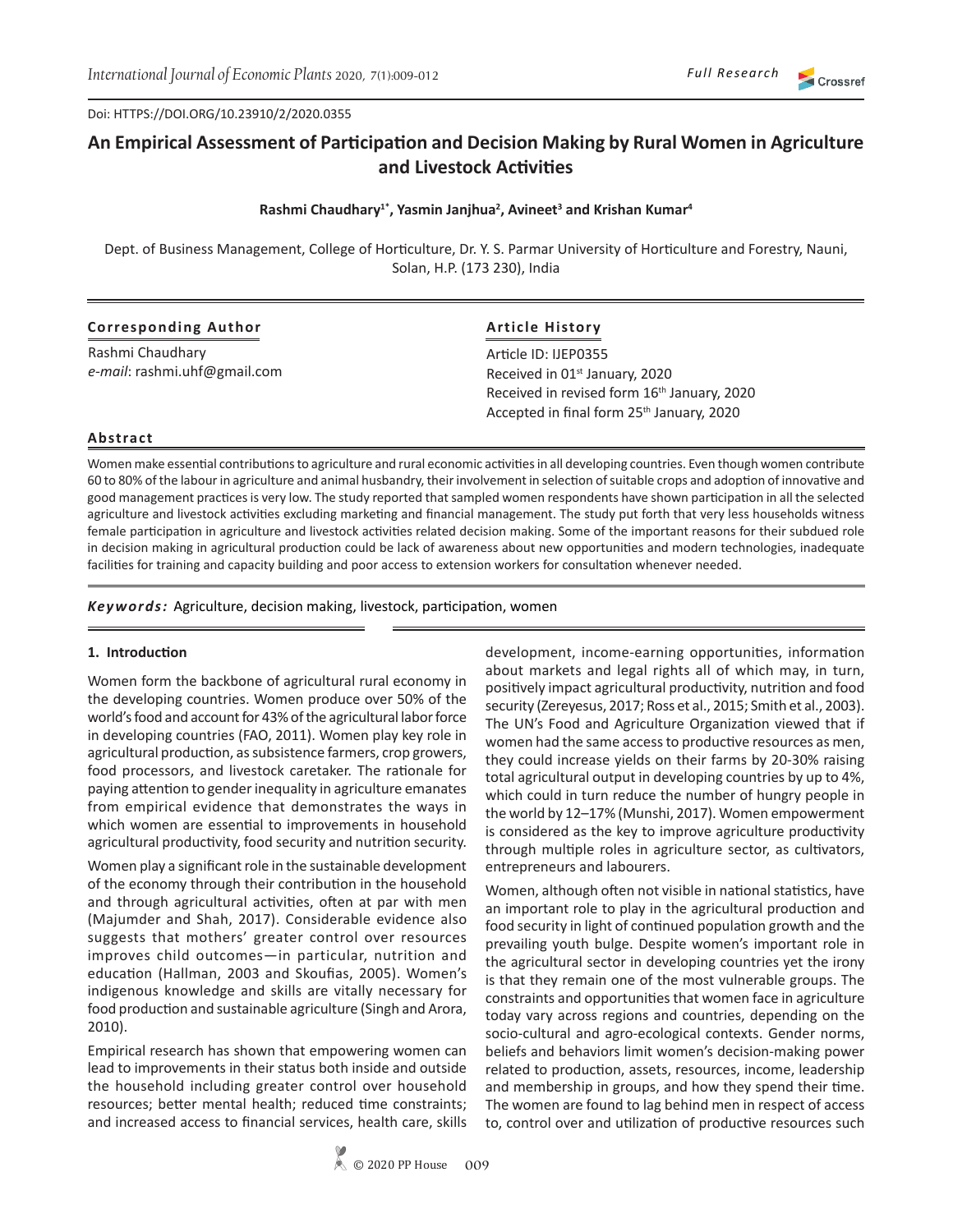as land, livestock, labour, education, extension and financial services, and technology (Ahearn and Tempelman, 2010; Zereyesus, 2017; Kassie et al., 2015; Oseni et al., 2015).

The women's ability to generate income in the agricultural sector is severely constrained by their limited use, ownership, and control of productive physical and human capital. There is an average gender wage disparity in all activities, with women earning only 70% of men's wage. Additionally, many women participate in agricultural work as unpaid subsistence labor (Khyade and Khyade, 2016). The results of a study noted that women are disempowered in two major domains of agriculture-resources i.e. access and decision-making and leadership i.e. group membership (Gupta et al., 2017). In the context of a patriarchal gender biased culture women are less likely than men to define their activities as work, they are less likely to report themselves as being engaged in agriculture and they work, on average, longer hours than men (FAO, 2010- 11). In this backdrop, present study was conducted to study the participation of rural women in decision making regarding agriculture operations and livestock management.

# **2. Materials and Methods**

The study was conducted in four villages of District Shimla in Himachal Pradesh. The target population for the study comprised of farm women who are primary decision maker in the household. A total of 80 respondents were selected for the study and a systematic random sampling technique was used to select 20 sample respondents from each village. Data were collected using pre-structured questionnaire developed by the researchers after reviewing some previous work. The extent of rural women participation in agriculture and livestock were assessed by using a three point continuum namely 'Regularly,' 'Occasionally' and 'Not at all' which was assigned scores of 2, 1 and 0, respectively. For the purpose of ranking of different activities performed by rural women, the frequency of responses from each of the three point continuum of a specific activity under major activity was tabulated and multiplied by concerned score. Then, they were added together to get the total score for each specific activity for the purpose of their ranking (Sailaja and Reddy, 2003). For analyzing the underlying pattern of decision making, percentage of households with male, female and joint decision making has been calculated for each decision area.

# **3. Results and Discussion**

Distribution of the respondents according to the extent of participation in selected agriculture activities along with participation indices and rank order is depicted in Table 1. Analysis of the data reveals that substantial percentage (63.75%) of the respondents participated 'regularly' in hand weeding. Further analysis depicts that overwhelming percentage of respondents participate occasionally in irrigation (72.5%), storage (71.3%) and harvesting (70%). However, a

| Table 1: Participation of farm women in selected agriculture activities |           |       |               |       |            |       |                |              |  |
|-------------------------------------------------------------------------|-----------|-------|---------------|-------|------------|-------|----------------|--------------|--|
| Activity                                                                |           |       | Participation | Rank  |            |       |                |              |  |
|                                                                         | Regularly |       | Occasionally  |       | Not at all |       | <b>Indices</b> | order        |  |
|                                                                         | No.       | %     | No.           | %     | No.        | %     |                |              |  |
| Land preparation                                                        | 2         | 2.5   | 36            | 45    | 42         | 52.5  | 40             | 7            |  |
| Preparation of seed beds                                                | 15        | 18.75 | 46            | 57.5  | 19         | 23.8  | 76             | 3            |  |
| Sowing/planting                                                         | 7         | 8.75  | 33            | 41.3  | 40         | 50    | 47             | 6            |  |
| Application of ferti-lizers                                             | 5         | 6.25  | 25            | 31.3  | 50         | 62.5  | 35             | 8            |  |
| Irrigation                                                              | 14        | 17.5  | 58            | 72.5  | 8          | 10    | 86             | 2            |  |
| Application of pesti-cides                                              | 3         | 3.8   | 19            | 23.8  | 58         | 72.5  | 25             | 9            |  |
| Hand weeding                                                            | 51        | 63.75 | 21            | 26.25 | 8          | 10    | 123            | $\mathbf{1}$ |  |
| Harvesting                                                              | 4         | 5     | 56            | 70    | 20         | 25    | 64             | 4            |  |
| Storage                                                                 | 1         | 1.3   | 57            | 71.3  | 22         | 27.5  | 59             | 5            |  |
| Marketing                                                               | 1         | 1.3   | 12            | 15    | 67         | 83.8  | 14             | 10           |  |
| Keeping accounts                                                        | 1         | 1.3   | 8             | 10    | 71         | 88.75 | 10             | 11           |  |

large majority of the respondents were 'not at all' engaged in keeping accounts (88.75%), marketing (83.8%) and application of pesticides (72.5%). Perusal of the data reveals that overall the most prevalent activity preformed by the respondents is hand weeding followed by irrigation, preparation of seed beds, harvesting and storage. However their participation in keeping accounts and marketing is minimal.

activities. It is evident from the table that the decision of application of pesticides (91.3%), financial management (71.25%), marketing (58.8%) and purchase/sale of agricultural tools/equipments is taken predominantly by men alone whereas land selection (72.5%), crop selection (71.3%), fertilizer application (71.3%) and irrigation (68.8%) decisions are taken jointly by men and women in majority households. Further, it is clear from the table that very less households

Table 2 shows the pattern of decision making for agriculture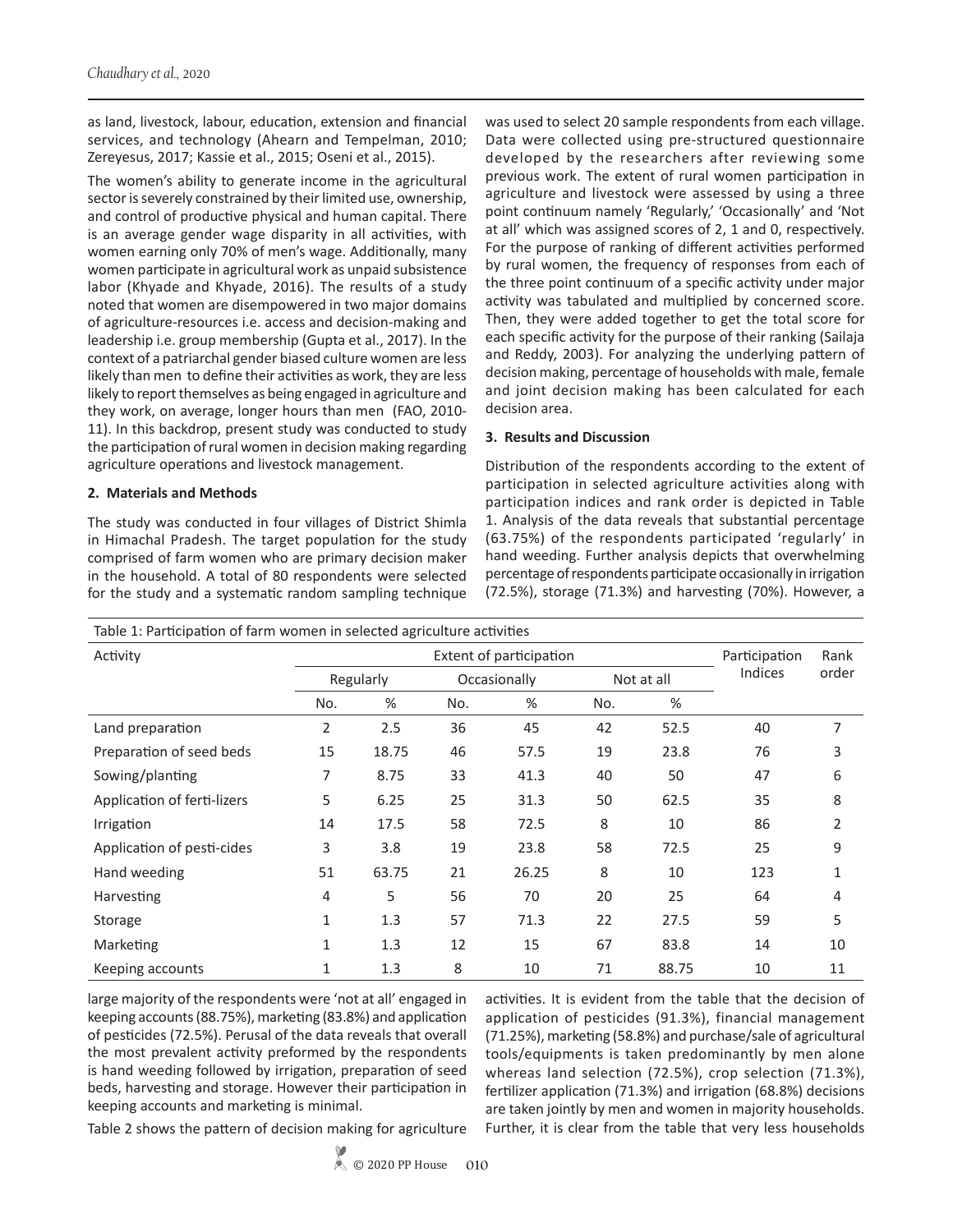## Table 2: Decision making for selected agriculture activities

| Activity                                       | Decision makers |       |             |              |       |      |  |  |  |
|------------------------------------------------|-----------------|-------|-------------|--------------|-------|------|--|--|--|
|                                                | Men             |       | Women       |              | Joint |      |  |  |  |
|                                                | No.             | %     | No.         | %            | No.   | %    |  |  |  |
| Land Selection                                 | 20              | 25    | 2           | 2.5          | 58    | 72.5 |  |  |  |
| Crop selection                                 | 21              | 26.3  | 2           | 2.5          | 57    | 71.3 |  |  |  |
| Application of fertilizers                     | 21              | 26.3  | 2           | 2.5          | 57    | 71.3 |  |  |  |
| Application of Pesticides                      | 73              | 91.3  | $\mathbf 0$ | $\mathbf 0$  | 7     | 8.8  |  |  |  |
| Purchase/Sale of agricultural tools/equipments | 44              | 55.0  | 1           | 1.3          | 35    | 43.8 |  |  |  |
| Irrigation                                     | 24              | 30.0  | 1           | 1.3          | 55    | 68.8 |  |  |  |
| Hiring labour                                  | 34              | 42.5  | $\mathbf 0$ | $\mathbf{0}$ | 46    | 57.5 |  |  |  |
| Marketing                                      | 47              | 58.8  | 2           | 2.5          | 31    | 38.8 |  |  |  |
| Financial management                           | 57              | 71.25 | 1           | 1.3          | 22    | 27.5 |  |  |  |

witness female participation in agriculture activities related decision making.

various livestock related activities along with participation indices and rank order is depicted in Table 3. It is put forth that a large percentage of sampled women are regularly involved

The extent of involvement of rural women participation in

Table 3: Participation of farm women in selected livestock activities

| Activity                     | Extent of participation |      |              |      |            |      | Participa- | Rank  |
|------------------------------|-------------------------|------|--------------|------|------------|------|------------|-------|
|                              | Regularly               |      | Occasionally |      | Not at all |      | tion       | order |
|                              | No.                     | %    | No.          | %    | No.        | %    | indices    |       |
| Feeding (grazing)            | 57                      | 71.3 | 5            | 6.3  | 18         | 22.5 | 119        | 3     |
| Feeding (hand feeding)       | 49                      | 61.3 | 29           | 36.3 | 2          | 2.5  | 127        | 2     |
| Cleaning of animal sheds     | 33                      | 41.3 | 45           | 56.3 | 2          | 2.5  | 111        | 4     |
| Veterinary care/services     | 20                      | 25   | 58           | 72.5 | 2          | 2.5  | 98         | 6     |
| Milking                      | 7                       | 8.8  | 45           | 56.3 | 28         | 35   | 59         | 9     |
| Processing – milk, cheese    | 5                       | 6.3  | 71           | 88.8 | 4          | 5    | 81         | 7     |
| Processing – shearing        | 28                      | 35   | 48           | 60.0 | 4          | 5    | 104        | 5     |
| Marketing/Selling of produce | $\overline{2}$          | 2.5  | 3            | 3.8  | 75         | 93.8 | 7          | 10    |
| Purchase/sale of animals     | 47                      | 58.8 | 2            | 2.5  | 31         | 38.8 | 96         | 7     |
| Arrangement of fodder        | 73                      | 91.3 | $\mathbf{0}$ | 0    | 7x         | 8.8  | 146        | 1     |

in arrangement of fodder (91.3%), grazing (71.3%) and feeding (61.3%) of animals. Rural sampled women occasionally participated in processing (88.8%) and veterinary care (72.5%). Astonishingly, 93.8% of sampled women do not participate at all in marketing/selling of produce. Further analysis of the data reveals that arrangement of fodder; feeding and cleaning of sheds have scored higher in rank order depicting higher women participation in these activities. However negligible women participate in selling/marketing of the produce as it was ranked last in rank order analysis.

The pattern of decision making for livestock related activities is presented in Table 4. A fair sizeable number of men alone take the decision of marketing (68.8%) and financial management (58.75%) decisions, whereas, feed supplements (76.3%), milk processing (72.5%), veterinary care (71.3%) and hiring labour

Table 4: Decision making for selected livestock activities

| Activity             | <b>Decision makers</b> |       |       |      |       |      |  |
|----------------------|------------------------|-------|-------|------|-------|------|--|
|                      | Men                    |       | Women |      | Joint |      |  |
|                      | No.                    | %     | No.   | ℅    | No.   | %    |  |
| Feeding animals      | 1                      | 1.3   | 60    | 75   | 19    | 23.8 |  |
| Grazing              | 0                      | 0     | 53    | 66.3 | 27    | 33.8 |  |
| Veterinary care      | 9                      | 11.3  | 14    | 17.5 | 57    | 71.3 |  |
| Feed supplements     | 19                     | 23.8  | 0     | 0    | 61    | 76.3 |  |
| Hiring labour        | 20                     | 25    | 6     | 7.5  | 54    | 67.5 |  |
| Milk processing      | 5                      | 6.3   | 17    | 21.3 | 58    | 72.5 |  |
| Marketing            | 55                     | 68.8  | 3     | 3.8  | 22    | 27.5 |  |
| Financial management | 47                     | 58.75 | 1     | 1.3  | 32    | 40.0 |  |

 $\&$  © 2020 PP House **011**